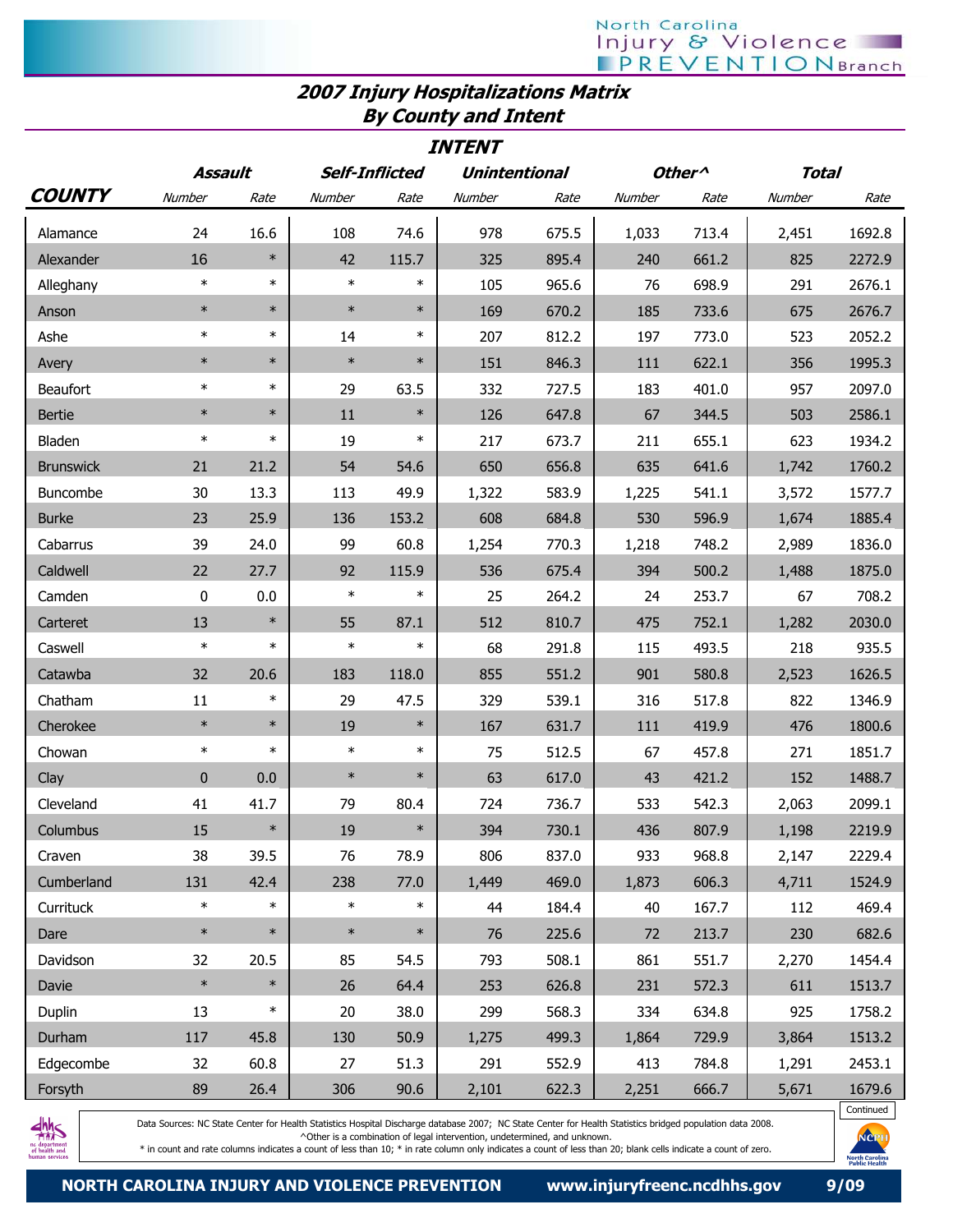## 2007 Injury Hospitalizations Matrix By County and Intent, Page 2

| <b>INTENT</b> |             |        |        |                       |                      |       |        |                    |              |        |
|---------------|-------------|--------|--------|-----------------------|----------------------|-------|--------|--------------------|--------------|--------|
|               | Assault     |        |        | <b>Self-Inflicted</b> | <b>Unintentional</b> |       |        | Other <sup>^</sup> | <b>Total</b> |        |
| <b>COUNTY</b> | Number      | Rate   | Number | Rate                  | Number               | Rate  | Number | Rate               | Number       | Rate   |
| Franklin      | 15          | $\ast$ | 18     | $\ast$                | 359                  | 629.3 | 470    | 823.8              | 999          | 1751.0 |
| Gaston        | 82          | 40.6   | 211    | 104.4                 | 1,476                | 730.1 | 1,339  | 662.3              | 4,122        | 2038.9 |
| Gates         | 0           | 0.0    | $\ast$ | $\ast$                | 25                   | 213.6 | 22     | 188.0              | 74           | 632.3  |
| Graham        | $\ast$      | $\ast$ | $\ast$ | $\ast$                | 54                   | 689.4 | 49     | 625.6              | 159          | 2029.9 |
| Granville     | 10          | $\ast$ | 33     | 58.9                  | 327                  | 583.4 | 407    | 726.1              | 914          | 1630.5 |
| Greene        | $\ast$      | $\ast$ | 11     | $\ast$                | 107                  | 516.9 | 107    | 516.9              | 393          | 1898.6 |
| Guilford      | 233         | 50.2   | 460    | 99.1                  | 2,889                | 622.6 | 3,214  | 692.6              | 8,217        | 1770.8 |
| Halifax       | 25          | 45.5   | 66     | 120.1                 | 402                  | 731.3 | 521    | 947.8              | 1,374        | 2499.5 |
| Harnett       | 28          | 25.8   | 68     | 62.6                  | 621                  | 572.1 | 696    | 641.2              | 1,726        | 1590.2 |
| Haywood       | 15          | $\ast$ | 51     | 90.4                  | 531                  | 941.4 | 510    | 904.2              | 1,504        | 2666.4 |
| Henderson     | 11          | $\ast$ | 102    | 101.5                 | 612                  | 609.3 | 624    | 621.2              | 2,006        | 1997.1 |
| Hertford      | $\ast$      | $\ast$ | $\ast$ | $\ast$                | 120                  | 516.3 | 108    | 464.7              | 515          | 2215.8 |
| Hoke          | 10          | $\ast$ | $\ast$ | $\ast$                | 165                  | 391.6 | 138    | 327.5              | 527          | 1250.7 |
| Hyde          | $\mathbf 0$ | 0.0    | $\ast$ | $\ast$                | 27                   | 517.6 | $\ast$ | $\ast$             | 66           | 1265.3 |
| Iredell       | 30          | 19.9   | 143    | 94.7                  | 1,134                | 751.0 | 851    | 563.6              | 2,873        | 1902.6 |
| Jackson       | $\ast$      | $\ast$ | 21     | 57.9                  | 225                  | 620.3 | 171    | 471.4              | 596          | 1643.1 |
| Johnston      | 42          | 26.8   | 133    | 84.8                  | 1,019                | 649.5 | 1,211  | 771.9              | 2,662        | 1696.8 |
| Jones         | $\ast$      | $\ast$ | $\ast$ | $\ast$                | 91                   | 902.1 | 107    | 1060.7             | 251          | 2488.1 |
| Lee           | 31          | 53.6   | 35     | 60.5                  | 380                  | 657.3 | 309    | 534.5              | 1,070        | 1850.7 |
| Lenoir        | 30          | 52.9   | 51     | 90.0                  | 500                  | 882.1 | 475    | 838.0              | 1,432        | 2526.2 |
| Lincoln       | 11          | $\ast$ | 72     | 98.9                  | 478                  | 656.9 | 483    | 663.8              | 1,362        | 1871.7 |
| McDowell      | $\ast$      | $\ast$ | 36     | 82.7                  | 278                  | 638.8 | 299    | 687.1              | 838          | 1925.7 |
| Macon         | $\ast$      | $\ast$ | 14     | $\ast$                | 195                  | 598.3 | 175    | 536.9              | 546          | 1675.1 |
| Madison       | $\ast$      | $\ast$ | $\ast$ | $\ast$                | 129                  | 636.2 | 105    | 517.8              | 327          | 1612.6 |
| Martin        | $\ast$      | $\ast$ | 15     | $\ast$                | 164                  | 697.1 | 88     | 374.0              | 562          | 2388.7 |
| Mecklenburg   | 368         | 42.6   | 407    | 47.1                  | 3,918                | 453.6 | 3,125  | 361.8              | 11,201       | 1296.7 |
| Mitchell      | $\ast$      | $\ast$ | $\ast$ | $\ast$                | 145                  | 919.5 | 122    | 773.6              | 363          | 2301.8 |
| Montgomery    | $\ast$      | $\ast$ | 22     | 80.5                  | 172                  | 629.5 | 98     | 358.7              | 473          | 1731.1 |
| Moore         | 23          | 27.3   | 74     | 87.9                  | 692                  | 821.8 | 220    | 261.3              | 1,719        | 2041.3 |
| Nash          | 35          | 37.8   | 52     | 56.1                  | 614                  | 662.3 | 738    | 796.1              | 1,848        | 1993.4 |
| New Hanover   | 58          | 30.5   | 127    | 66.8                  | 868                  | 456.6 | 948    | 498.7              | 2,848        | 1498.1 |
| Northhampton  | $\ast$      | $\ast$ | $10\,$ | $\ast$                | 143                  | 689.0 | 153    | 737.1              | 456          | 2197.0 |
| Onslow        | 39          | 23.9   | 51     | 31.2                  | 703                  | 430.4 | 617    | 377.7              | 2,040        | 1249.0 |
| Orange        | 36          | 29.0   | 102    | 82.1                  | 771                  | 620.2 | 804    | 646.8              | 1,859        | 1495.5 |



Data Sources: NC State Center for Health Statistics Hospital Discharge database 2007; NC State Center for Health Statistics bridged population data 2008. ^Other is a combination of legal intervention, undetermined, and unknown.

\* in count and rate columns indicates a count of less than 10; \* in rate column only indicates a count of less than 20; blank cells indicate a count of zero.

Continued

**fe**